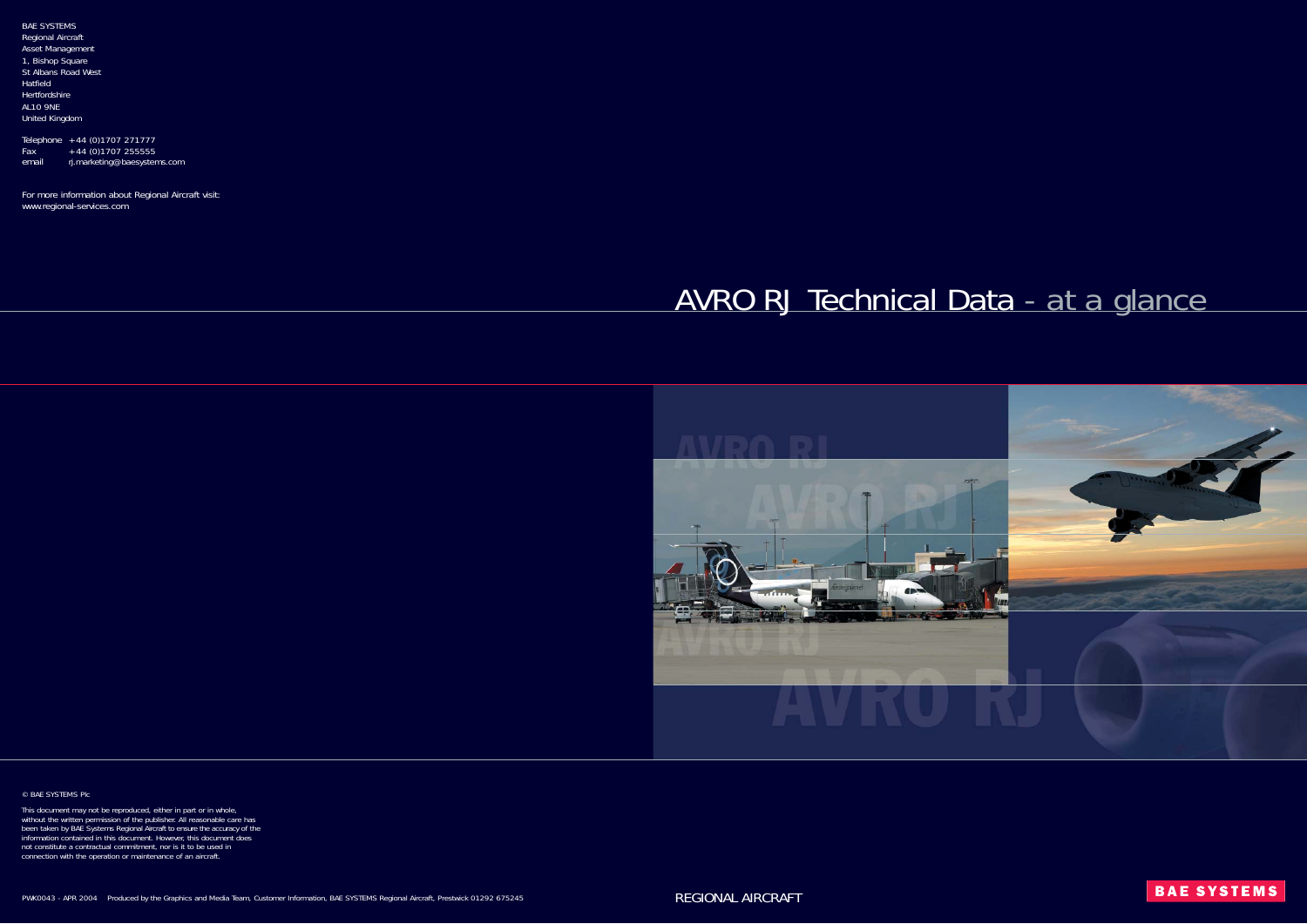### Leading Particulars

## Avro RJ - Technical Data Airfield Performance

The Avro RJ family combines main line passenger accommodation with high performance to provide unmatched operating potential for both major and regional operators. With complete commonality across the three fuselage length family, Avro RJ customers can optimise regional jet operations to maximise revenue at minimal cost.

Configurations of the aircraft vary from less than 70 to more than 100 seats and include four, five or six abreast, mixed class or convertible seating. The high volume and easy access freight holds allow for additional mail and cargo.

| Design Weights                                                           | <b>RJ70</b>                                                                   | RJ85                                                                          | <b>RJ100</b>                                                           |
|--------------------------------------------------------------------------|-------------------------------------------------------------------------------|-------------------------------------------------------------------------------|------------------------------------------------------------------------|
| Maximum take-off weight<br>• Standard<br>• Optional<br>• Unpaved runways | 38,102 kg (84,000 lb)<br>Up to 43,029 kg (95,000 lb)<br>39,009 kg (86,000 lb) | 42,185 kg (93,000 lb)<br>Up to 43,999 kg (97,000 lb)<br>39,009 kg (86,000 lb) | 44,226 kg (97,500 lb)<br>Up to 46,040 kg (101,500 lb)<br>Not available |
| Maximum landing weight<br>Maximum zero-fuel weight                       | 37,875 kg (83,500 lb)                                                         | 38,556 kg (85,000 lb)                                                         | 40,143 kg (88,500 lb)                                                  |
| • Standard<br>• Optional                                                 | 32,423 kg (71,500 lb)<br>33,793 kg (74,500 lb)                                | 35,834 kg (79,000 lb)                                                         | 37,422 kg (82,500 lb)<br>37,875 kg (83,500 lb)                         |
| Operating Weight Empty*<br>(including crew & catering)                   | 5 a/b 23,900 kg (52,690 lb)<br>6 a/b 24,100 kg (53,131 lb)                    | 5 a/b 24,600 kg (54,234 lb)<br>6 a/b 24,820 kg (54,719 lb)                    | 5 a/b 25,600 kg (56,438 lb)<br>6 a/b 25,670 kg (56,593 lb)             |

*\* Based on typical in-service aircraft*

| Design Speeds           | <b>RJ70</b>               | <b>RJ85</b>            | <b>RJ100</b>           |  |
|-------------------------|---------------------------|------------------------|------------------------|--|
|                         |                           |                        |                        |  |
| $\bullet$ Vmo           | 300 kt IAS                | 300 kt IAS             | 305 kt IAS             |  |
| • Mmo $(JAR)$           | MO.72                     | MO.72                  | MO.72                  |  |
| • Mmo (FAR)             | MO.73                     | MO.73                  | MO.73                  |  |
|                         |                           |                        |                        |  |
| <b>Dimensions</b>       | <b>RJ70</b>               | <b>RJ85</b>            | <b>RJ100</b>           |  |
|                         |                           |                        |                        |  |
| Wing span               | 26.34 m (86 ft 5 in)      | 26.34 m (86 ft 5 in)   | 26.34 m (86 ft 5 in)   |  |
| Gross wing area         | 77.3 sq m (832 sq ft)     | 77.3 sq m (832 sq ft)  | 77.3 sq m (832 sq ft)  |  |
| <b>Overall length</b>   | 26.16 m (85 ft 10 in)     | 28.55 m (93 ft 8 in)   | 30.99 m (101 ft 8 in)  |  |
| <b>Overall height</b>   | 8.61 m (28 ft 3 in)       | 8.61 m (28 ft 3 in)    | 8.59 m (28 ft 2 in)    |  |
| Main landing gear track | 4.72 m $(15 ft 6 in)$     | 4.72 m $(15 ft 6 in)$  | 4.72 m $(15 ft 6 in)$  |  |
| Wheelbase               | 10.09 m $(33 ft 1.5 in)$  | 11.20 m $(36 ft 9 ih)$ | 12.52 m $(41 ft 1 in)$ |  |
| Passenger cabin         |                           |                        |                        |  |
| • Length                | 15.42 m (50 ft 7 in)      | 17.81 m (58 ft 5 in)   | 20.20 m (66 ft 3 in)   |  |
| • Headroom              | 2.07 m (6 ft 9.5 in)      | 2.07 m (6 ft 9.5 in)   | 2.07 m (6 ft 9.5 in)   |  |
| • Internal diameter     | $3.42$ m $(11$ ft $3$ in) | 3.42 m (11 ft 3 in)    | $3.42$ m (11 ft 3 in)  |  |
| • Floor width           | 3.24 m (10 ft 8 in)       | 3.24 m (10 ft 8 in)    | 3.24 m (10 ft 8 in)    |  |

| <b>Elevation range</b><br>Temperature range                                                |                                                 | From -1,000 ft to 8,000 ft (Optional to 14,000 ft)<br>From -40 deg C to 50 deg C (below 2,525 ft) / ISA + 35 deg C                          |
|--------------------------------------------------------------------------------------------|-------------------------------------------------|---------------------------------------------------------------------------------------------------------------------------------------------|
| Approach category                                                                          | RJ70 & RJ85<br><b>RJ100</b>                     | B<br>C                                                                                                                                      |
| ILS category -<br>• Standard<br>• Optional                                                 |                                                 | JAA / FAA category IIIa, 50 ft DH, minimum operational RVR 200 m (FAA 700 ft)<br>JAA category IIIb, 50 ft DH, minimum operational RVR 150 m |
| Maximum certificated approach angle                                                        | RJ70 & RJ85<br><b>RJ100</b>                     | 6 degrees<br>5.5 degrees                                                                                                                    |
| Maximum demonstrated crosswind                                                             |                                                 | 35 kt                                                                                                                                       |
| Maximum certificated tailwind -<br>• Take-off & normal landing<br>• Steep approach landing |                                                 | 15 <sub>kt</sub><br>5 <sub>kt</sub>                                                                                                         |
| <b>ILS/Autoland limits</b>                                                                 | <b>Headwind</b><br>Crosswind<br><b>Tailwind</b> | $25$ kt<br>15 kt<br><b>10 kt</b>                                                                                                            |

### Take-off Field Length

### **Assumptions**

JAR reserves, 150 nm diversion. Level, paved runway, no obstacles. Maximum passenger payload, 6 abreast configuration. Optional 33 deg maximum flap setting for RJ85 and RJ100.

| Landing Field Length                           | <b>RJ70</b>          |              | <b>RJ85</b>          |              | <b>RJ100</b>          |              |
|------------------------------------------------|----------------------|--------------|----------------------|--------------|-----------------------|--------------|
| Payload                                        | 7,790 kg (17,174 lb) |              | 9,500 kg (20,944 lb) |              | 10,640 kg (23,457 lb) |              |
| <b>Equivalent to</b>                           | 82 pax @ 95 kg       |              | 100 pax @ 95 kg      |              | 112 pax @ 95 kg       |              |
| <b>Elevation</b>                               | Sea level            | 2,000 ft     | Sea level            | 2,000 ft     | Sea level             | 2,000 ft     |
| Normal Approach                                |                      |              |                      |              |                       |              |
| Dry runway                                     | 1,082 m              | $1,129$ m    | $1,137 \; m$         | $1,187$ m    | $1,211 \; m$          | $1,261 \; m$ |
|                                                | 3,550 ft             | 3,704 ft     | 3,730 ft             | 3,894 ft     | 3,973 ft              | 4,137 ft     |
| Wet runway                                     | $1,245 \; m$         | 1,298 m      | $1,308 \; \text{m}$  | $1,365 \; m$ | $1,392 \; m$          | $1,450 \; m$ |
|                                                | 4,085 ft             | 4,258 ft     | 4,291 ft             | 4,477 ft     | 4,566 ft              | 4,757 ft     |
| Steep Approach (35 ft screen height)           |                      |              |                      |              |                       |              |
| Dry runway                                     | 1,000 m              | 1,046 m      | $1,060 \; m$         | $1,109 \; m$ | $1,067$ m             | $1,117 \; m$ |
|                                                | $3,281$ ft           | $3,432$ ft   | 3,478 ft             | 3,638 ft     | $3,501$ ft            | $3,665$ ft   |
| Wet runway                                     | $1,162 \; m$         | $1,215 \; m$ | $1,230 \; \text{m}$  | $1,287$ m    | $1,249 \; m$          | $1,306 \; m$ |
|                                                | 3,812 ft             | 3,986 ft     | 4,035 ft             | 4,222 ft     | 4,097 ft              | 4,284 ft     |
| JAR reserves, 400 nm sector, 150 nm diversion. |                      |              |                      |              |                       |              |





This revenue earning capability, with high standards of performance, enables both niche and prime routes to be served. Longer routes, up to 3,000km, requiring less than 100 seats are regularly operated with full multi-class service by the Avro RJ.

In addition, excellent airfield performance permits comfortable jet travel to downtown, mountainous, or other restrictive airfields.

This brochure provides typical data for the Avro RJ but due to wide variations in delivery specification, BAE Systems Regional Aircraft should be consulted during the evaluation of a specific variant.

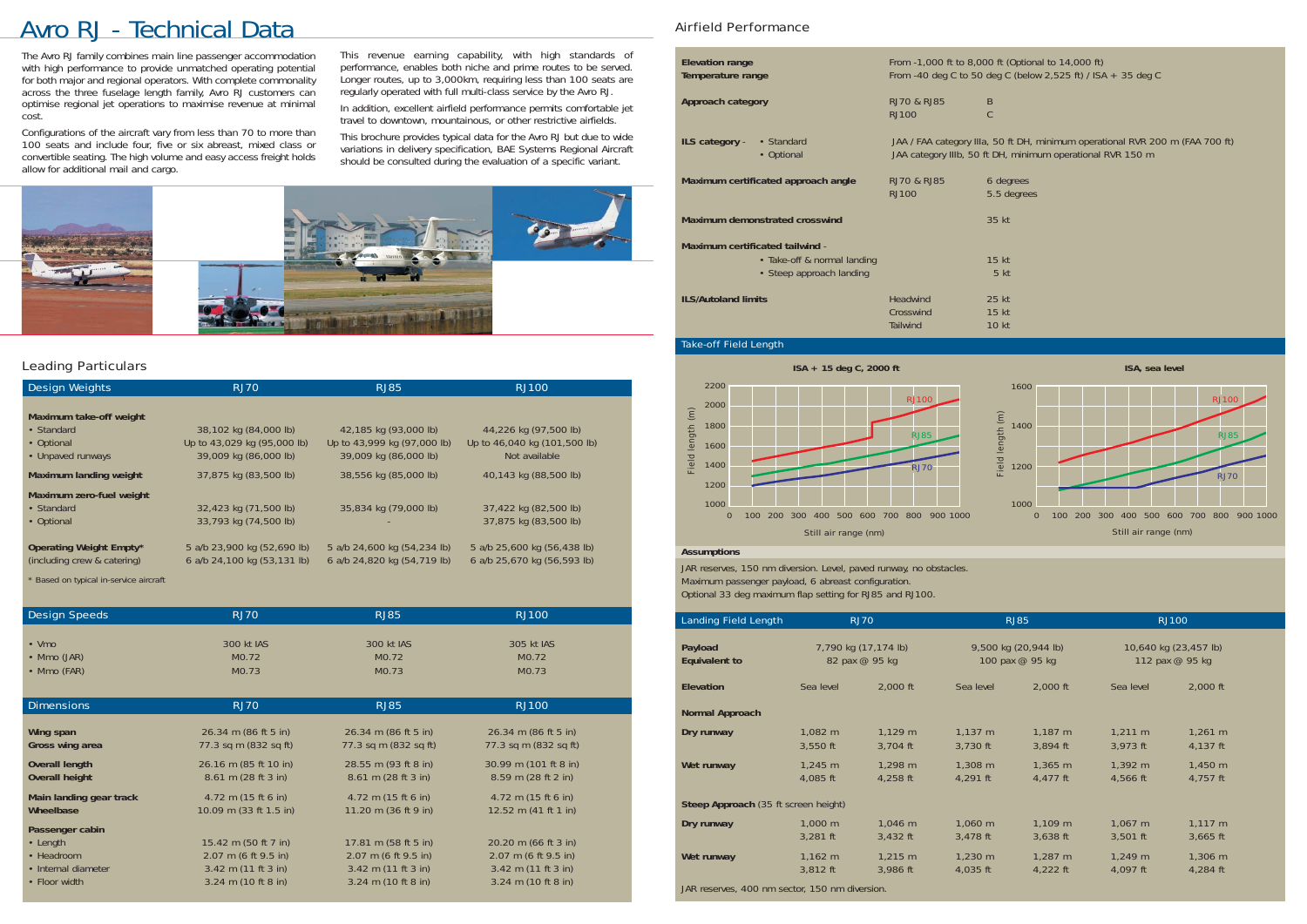### Powerplant

| <b>Engines</b>                           |                                          |
|------------------------------------------|------------------------------------------|
| <b>Type</b>                              | Honeywell LF 507-1F                      |
| Take-off thrust (static, sea level, ISA) | 31.15 kN (7,000 lb)                      |
| Flat rated                               | 23.3 deg C                               |
| <b>Maximum continuous</b>                | 29.14 kN (6,548 lb)                      |
| <b>Flat rated</b>                        | 25.0 deg C                               |
| Overall pressure ratio                   | 13:1                                     |
| By-pass ratio                            | 5.0:1                                    |
| <b>Overall length</b>                    | 1.49 m $(4 \text{ ft } 10.6 \text{ in})$ |
| Fan diameter                             | 1.06 m $(3 ft 5.7 in)$                   |
| Bare engine weight                       | 628 kg (1,385 lb)                        |

- Collins passenger address system Dual Collins 8.33Khz VHF Comms
- Honeywell DFGS Dual Collins DME700
- Dual ADF Dual VHF Nav (ILS720/VOR700A)
- Single or dual Collins Radalt  **Sundstrand Mk5 GPWS or Honeywell EGPWS** 
	-
- TCAS Change 7 Dual Mode 'S' transponders
- Flight Data Recorder Cockpit Voice Recorder Cockpit Voice Recorder

### Avionics

### EFIS Flight Deck

The Avro RJ flight deck features EFIS displays and digital avionics. The avionics fit will vary from aircraft to aircraft but the list below covers the likely avionics specification of a typical aircraft:

- 
- 
- 
- 
- Dual GNS-X or Collins GNLU910A Nav. Management Systems Honeywell RDR-4A Weather radar
- 
- 

| Capacities                   | <b>RJ70</b>                              | R.185                     | RJ100           |  |
|------------------------------|------------------------------------------|---------------------------|-----------------|--|
| Lower holds (front and rear) |                                          |                           |                 |  |
| • Total volume               | 13.56 cu m (479 cu ft)                   | 18.25 cu m (645 cu ft)    | 22.98 cu m (81  |  |
| • Maximum loading            | 366 kg/sq m (75 lb/sq ft)                | 366 kg/sq m (75 lb/sq ft) | 366 kg/sg m (75 |  |
| • Maximum weight             | 2,267 kg (5,000 lb)                      | 3,026 kg (6,670 lb)       | 3,834 kg (8,3   |  |
| Overhead bin volume          | 3.6 cu m (127.3 cu ft)                   | 4.4 cu m (155.1 cu ft)    | 5.2 cu.m. (183  |  |
| <b>Fuel capacity</b>         | 11,728 litres (2,580 lmp Gal, 3,099 USG) |                           |                 |  |
|                              |                                          |                           |                 |  |

• Total volume 13.56 cu m (479 cu ft) 18.25 cu m (645 cu ft) 22.98 cu m (812 cu ft) • Maximum loading 366 kg/sq m (75 lb/sq ft) 366 kg/sq m (75 lb/sq ft) 366 kg/sq m (75 lb/sq ft) • Maximum weight 2,267 kg (5,000 lb) 3,026 kg (6,670 lb) 3,834 kg (8,370 lb)

4.4 cu m (155.1 cu ft) 5.2 cu.m. (183.4 cu ft)

### Auxiliary Power Unit

**In flight start ceiling** 20,000 ft

**Electrical power ceiling** 25, 000 ft

**Air conditioning ceiling 15, 000 ft** 

**Type** Sundstrand APS 1000

### Block Fuel and Time

### Performance Assumptions

### **JAR Reserve Policy**

### 5% trip fuel

Overshoot at destination Diversion and approach to alternate 30 minutes hold at 1500 ft at alternate





| Manoeuvre Allowances                     | Fuel (kg) | Time (min)                       |
|------------------------------------------|-----------|----------------------------------|
| Engine start and pre-taxi checks         | 18        |                                  |
| Taxi-out (all engines)                   | 89        | 5.0                              |
| Take-off and climb to 1500 ft            |           | Varies with take-off weight      |
| Approach and land                        | 143       | 5.0                              |
| Taxi-in (2 engines - fuel from reserves) | 23        | 2.5                              |
|                                          |           | No distance credit below 1500 ft |



### Operating Speeds

### RJ100 112 seat configuration 0 3000 6000 9000  $\Omega$ 1 2 3 0.5 1.5 2.5 0 200 400 600 800 1000 Fuel Time Distance (nm)

|                | Normal (minimum cost) cruise | Long range cruise                                                                           |
|----------------|------------------------------|---------------------------------------------------------------------------------------------|
| Climb          | 280 kt <sup>*</sup> / M0.66  | 250 kt / M0.62**/M0.66***                                                                   |
| Cruise         | Vmo / MO.70 / MCT            | 99% Max SAR                                                                                 |
| <b>Descent</b> | 290 kt <sup>*</sup> / MO.70  | 250 kt / MO.65                                                                              |
|                |                              | $*$ 250 kt below 10,000 ft $*$ * M0.64 for TOW above 41,000 kg $*$ ** M0.66 above 31,000 ft |